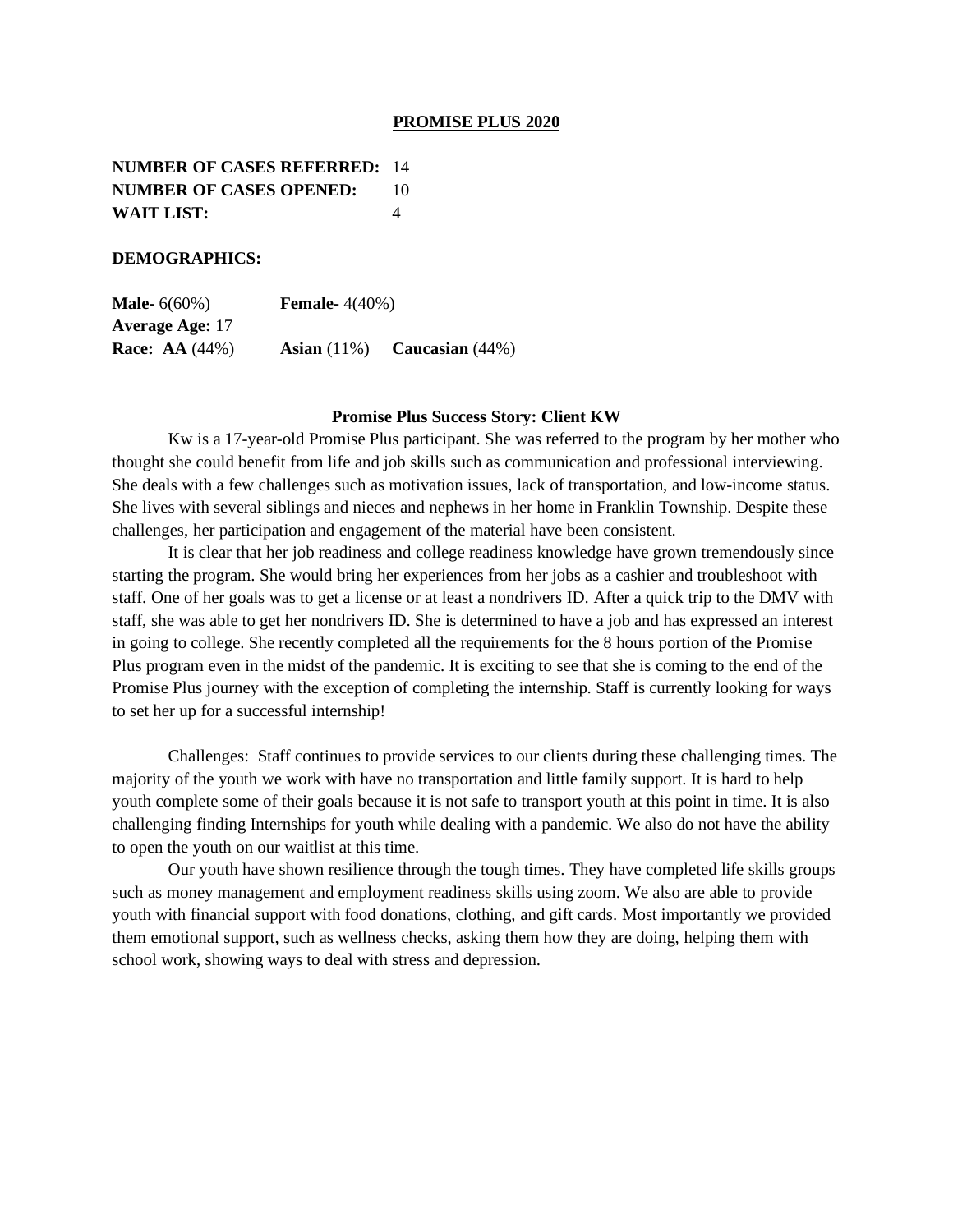## **Lunch-Time mentoring**

# of open cases- 25 (2019-2020 school year) Began accepting cases for 2020 - 2021 during the summer and when school opened in September. We have 10 new referrals as of today.

Average Age: 8.5 years old

Ethnicities served- Caucasion (5) , Hispanic(11), African American(3), Asian (1)

Wait list - Yes mentoring did have a waitlist- it was a rolling waitlist and usually had about 3-5 students on it at a time.

One success story - During the 2019-2020 summer, Middle Earth provided a summer mentoring program for students in Bound Brook and Manville which included both small group and 1:1 activities. A male youth from Manville joined the program and was referred by his grandmother who he lives with to help work on his social skills. Over the 8 weeks of the program this youth made tremendous progress. After the first group session, the mentor reached out to the grandmother to drop off a supply package. During the exchange the grandmother was in tears saying that she has never seen the youth so happy. He could not stop talking about what he was going to do all summer in the program and the new friends he already made that day! Over the next few weeks this youths grandmother reached out to say how she was with the program and how happy the youth was as well. During the second supply drop off the mentor noticed the youth playing across the street with his neighbors. When the grandmother came out to greet the mentor and receive the supplies she said this was the first time the youth went across the street and asked for the other children to play with him. She stated that he was always too nervous and scared to go ask and usually played by himself. She was thrilled he was making new friends. By the end of the program, the youth was active on all the Zoom calls and had even made friendships that grew outside of the weekly meetings. Currently, this youth is a part of our 21st CCLC after school program where he is open, friendly, talkative, and a leader of the group when it comes to activities. This youths grandmother is so thankful that he had a chance to be a part of both programs and loves watching him grow in confidence each day.

Challenges- A challenge that we found was having to go virtual due to COVID 19. Many parents were hesitant to have their children spend more time on the computer meeting with a mentor. Many parents asked if they could just have their students' cases be kept open on a as needed basis. Once summer came we were able to offer this by providing a mentoring summer program where parents were more inclined to let their students participate.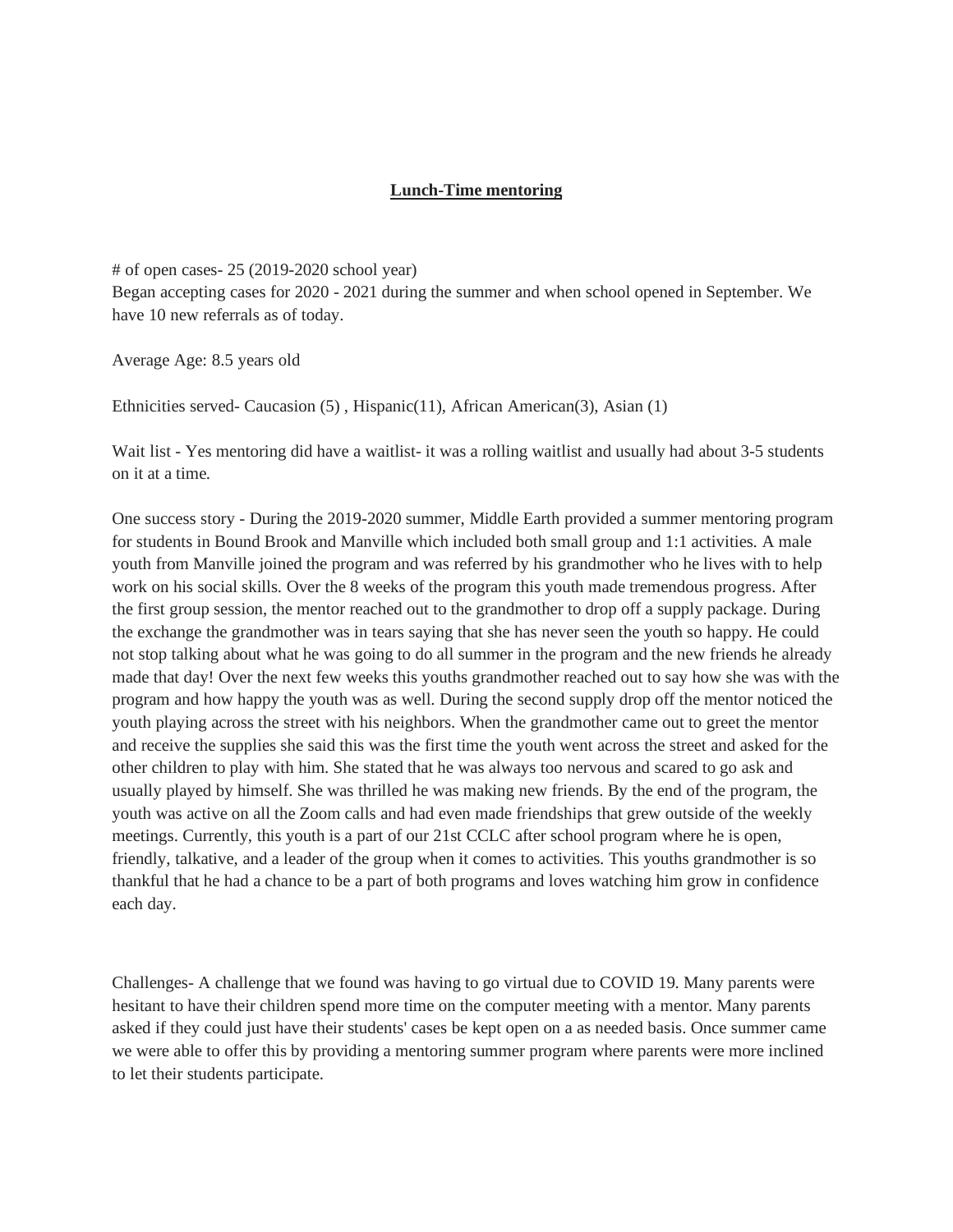# **Visions Plus Point in Time Report**

Grant cycle: January 2020-December 2020

| # Youth Referred into Program 2020 | 5              |
|------------------------------------|----------------|
| # Youth Served, YTD                | 9              |
| # Open Cases                       | 5              |
| # Closed Cases                     | $\overline{4}$ |
| # Positive Completion              | 3              |
| # Negative Completion              | $\overline{0}$ |
| # Neutral Termination              |                |

# **Demographic Information:**

*Identified Gender:* Male: 40% Female: 60% *Race of Youth:* Caucasian: 60% Latinx: 20% Asian: 20% *Average Age:* 21.2

### **Narrative:**

Challenges were expected to impact the program during the initial phases of the COVID-19 pandemic related shutdown. However, due to the flexibility and problem-solving of our staff, as well as the quick ability of our youth to adapt to new program methods, we were able to transition quickly from meeting in person to meeting virtually. Youth were able to stay in constant touch with staff and continue to work on their goals. Youth worked to find employment, housing, and transition to school with the help of our staff during this time. In addition, outreach resulted in the addition of four more referrals between March and